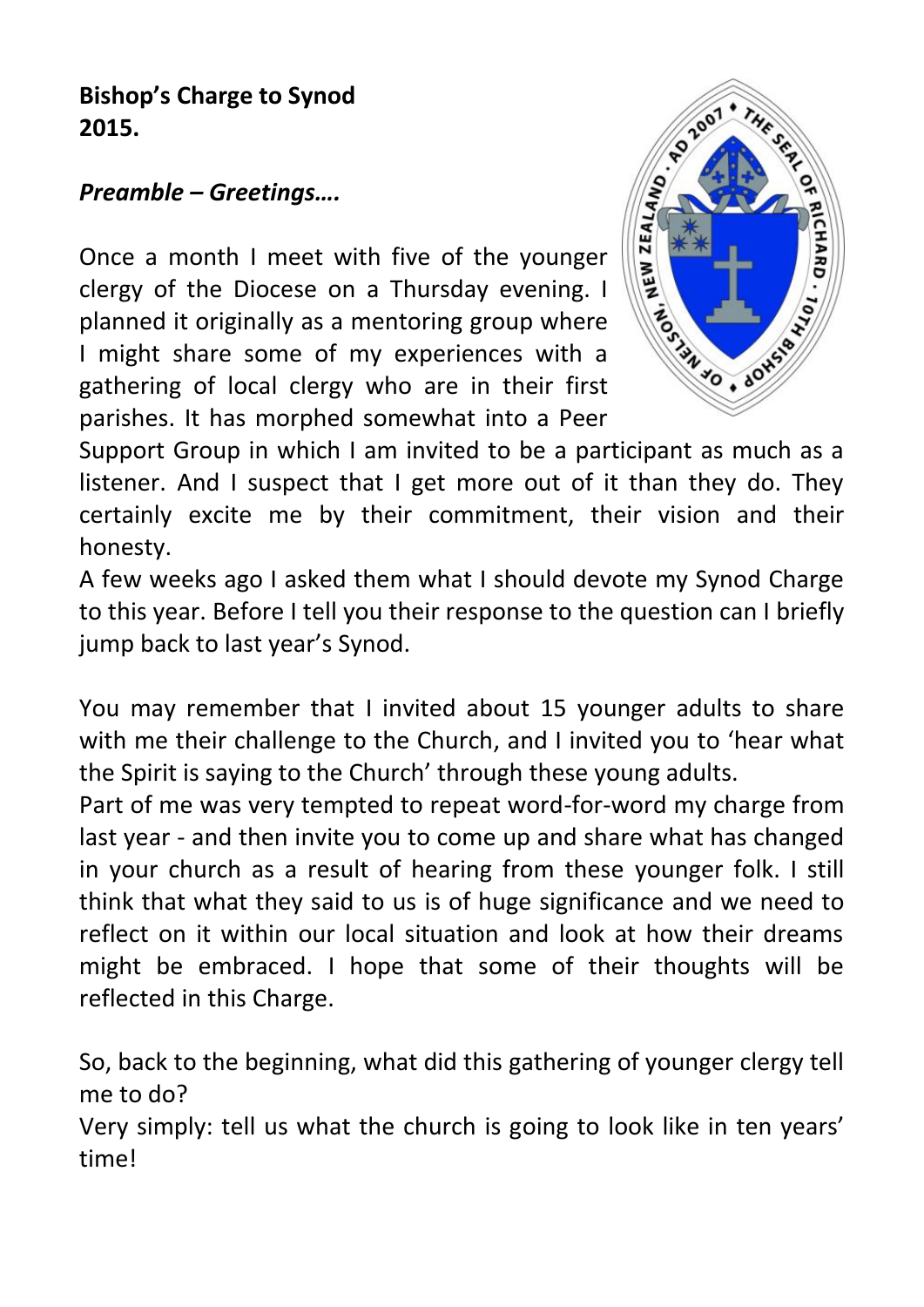I'd like to try.

But I'd also like to do it in three parts – and I will draw references from a book that is impacting me very deeply at the moment – a book called 'Deep Church Rising', by Andrew Walker and Robin Parry.

**Firstly**: the challenges that we face now and the challenges we might expect to face over the next ten years and the implication and impact of these changes upon the church in this Diocese.

**Secondly:** a vision of the Church that might emerge out of these challenges.

**Thirdly** (and very briefly): what we need to set in place now for the vision to be realised.

## **Part One: The Challenges**

I have to say, as I begin to reflect on some of the challenges, I couldn't be more excited because I think they may wake the church up from its apathy, and challenge some of the institutional structures that do stifle our mission.

I want to also break down the challenges to three areas, financial, theological/doctrinal and social.

## **1. Financial**

This is not news to any of you but there is a local body amendment act before Parliament right at the moment which, if it passes in its current form, paves the way for local bodies to levy rates on church properties. At the moment most churches are exempt although some local council's do levy targeted rates on water, sewerage and rubbish collection. But this opens the way for rates to the full value of the property. A church such as Nativity could find itself having to raise an extra \$10,000 a year (and that would be a conservative estimate).

Alongside this would be my prediction that the church will, sometime over the next 10 years lose charitable status. Although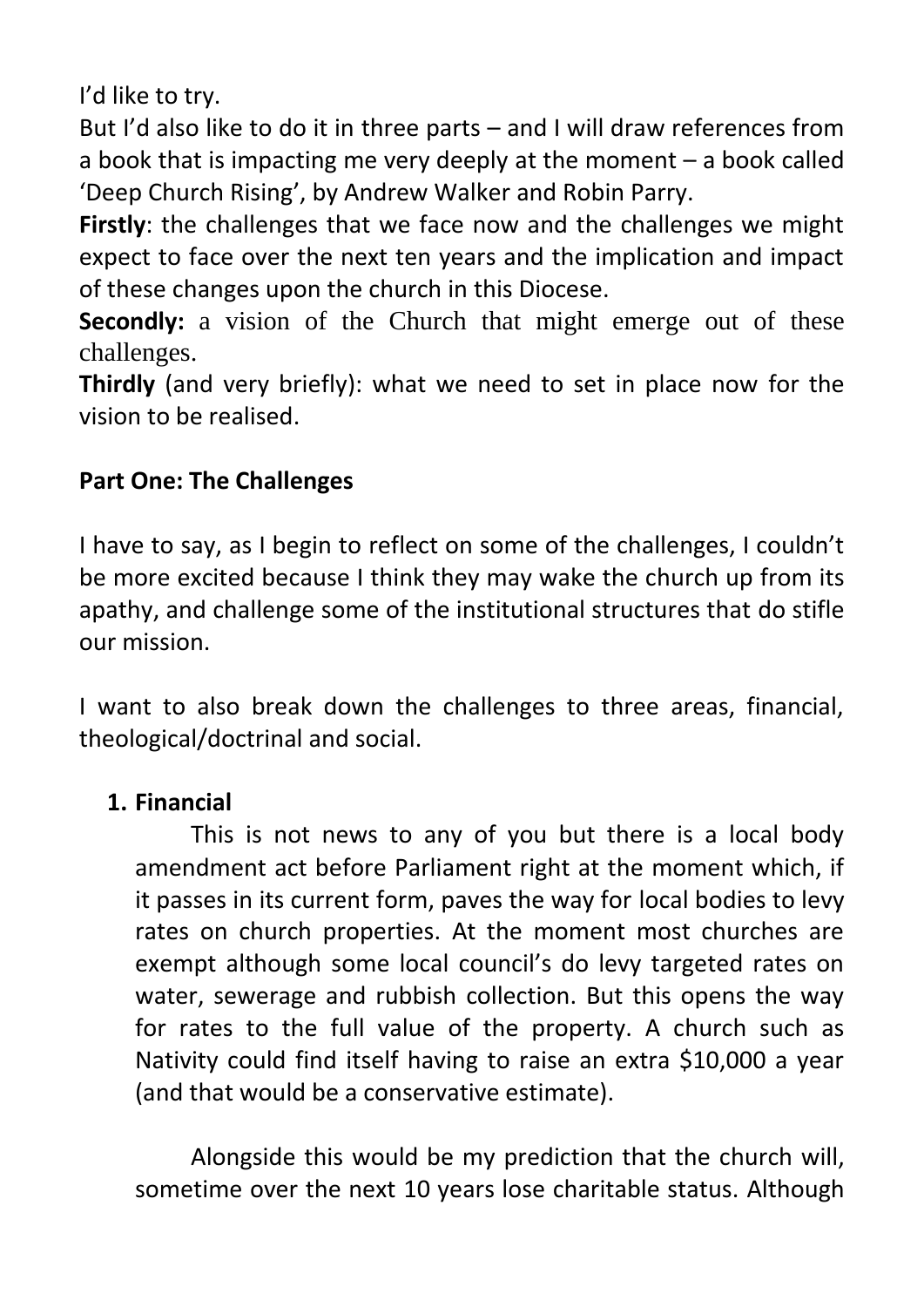those in the know think this is unlikely I feel there is a bit of 'head in the sand' mentality going on and the recent 'win' that the Inland Revenue sought to tax clergy housing at market rates was maybe not just an aberration.

As the State has progressively taken over many of the social services that were once primarily the realm of the churches (of all denominations) the amazing social work still done by the church is not as visible as it once was - leaving many in our increasingly secular society to ask why the church should have some sort of favoured status. The fact that this sort of comment is being voiced gives an indicator to where things might head.

I'm not trying to be pessimistic  $-$  just realistic. However one part of me wishes they'd just get on and do it so we no longer have to dance to the tune of the charities' commission – we can *be* the Church.

Practically this would mean that all giving could theoretically be subject to tax – taking away a third of our income. All Diocesan Trust income could potentially be taxed, diminishing the amount that the Diocese can use to subsidise its ministries and support local churches by way of grant.

Then there is the simple financial issue caused by the numerical decline of the Church and the demographics of those who attend – and who financially sustain the church through their giving. I don't want to dwell on this because attendance statistics can be interpreted in all sorts of ways and don't necessarily give an accurate picture of who attends or supports a local church.

I simply want to note that the older folk, who tend to be the most regular givers are a) declining numerically or b) entering retirement with more limited discretionary resources. And those younger folk who do give, are usually stretched financially and not necessarily well discipled in respect to finances. It just means that parishes have to work harder and harder to sustain budgets and this, of course takes the focus away from mission.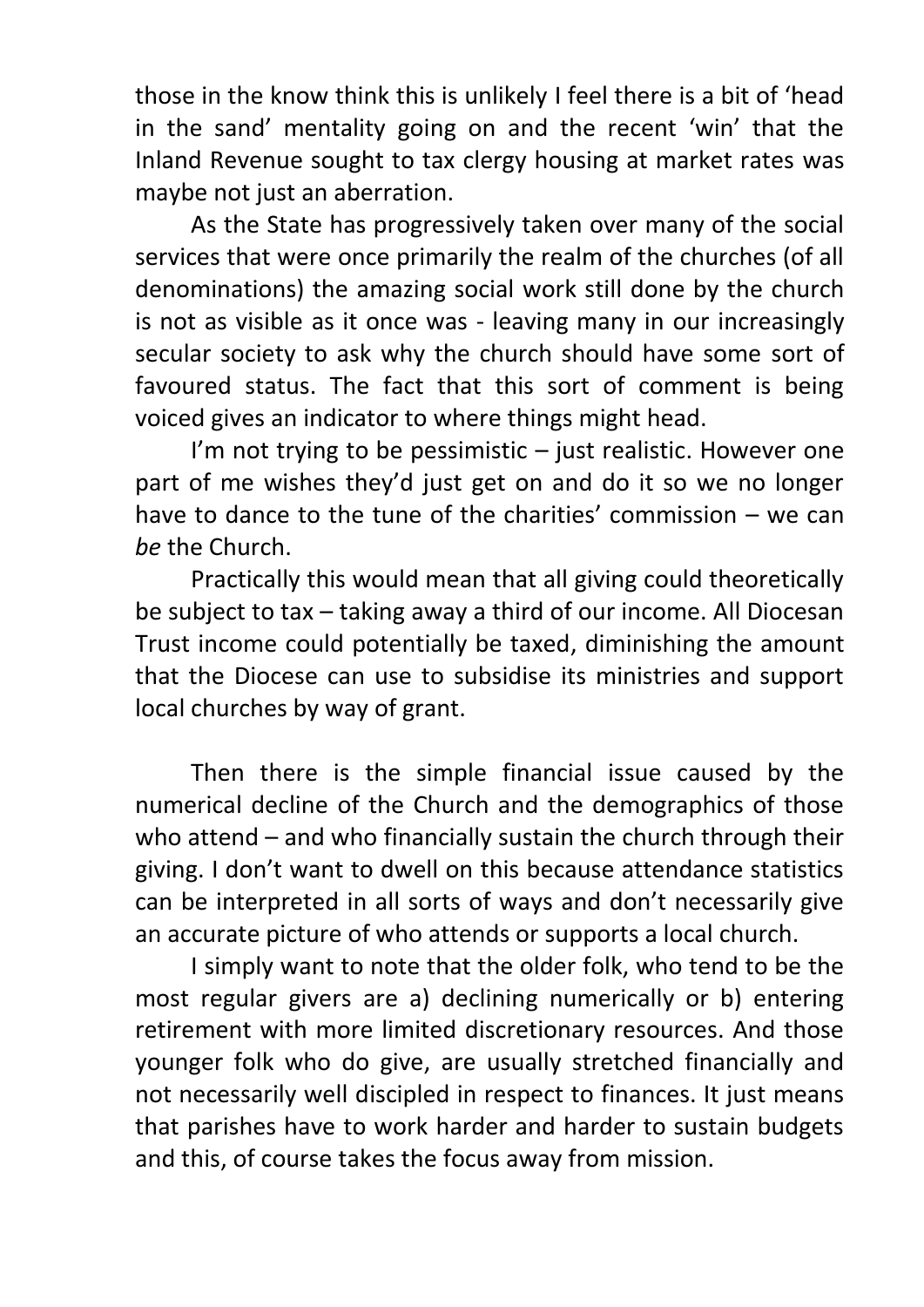I think that financial implications upon the church are pretty obvious

1. We won't be able to maintain the levels of stipendiary ministry or the model of ministry that we have today. It may survive with some rationalisation in urban areas, but will become unsustainable in rural areas. And we are essentially a rural Diocese.

2. It will force the church to look at the appropriateness of the numbers of parishes that are sustained by the Diocese and the maintenance of many of the buildings that we currently have. Will we find ourselves in the same place as Presbyterians who are currently selling of their churches?

3. What will the Bishop's ministry look like and how will the Diocesan ministries be shaped?

Which leads to an even more challenging question: are we going to make a decision on these issues as a consequence of our vision for the future or are we going to find ourselves making an pragmatic decision in response to the circumstances that confront us.

What do we want the church to look like in ten years' time?

# **2. Theological and Doctrinal**

This particular challenge to our church sadly comes from within.

It's like looking at an apple that appears to be all shiny and healthy on the outside, but when you bite into it you find that the centre is just mush!

And that mush is a lack of confidence in the gospel and a lack of affirmation of the foundational doctrines of the faith.

The seeds of this were probably sown in the  $16<sup>th</sup>$  century Protestant Reformation but germinated in the scientific revolution of the  $16<sup>th</sup>$  and  $17<sup>th</sup>$  centuries and then flowered within 18<sup>th</sup> century enlightenment.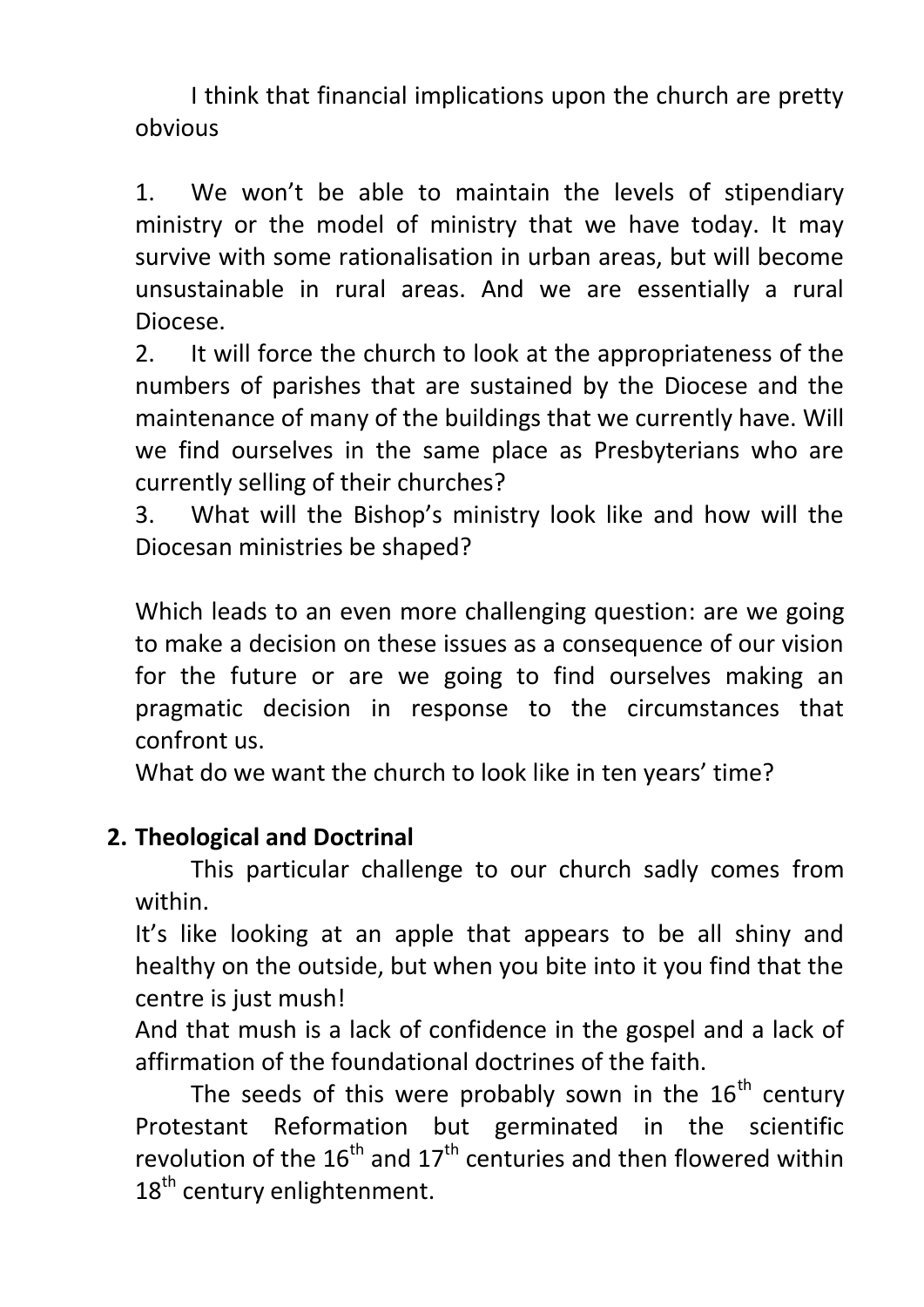Deep Church Rising reflects on the writing of the  $17<sup>th</sup>$  century Catholic thinker 'Descartes who made knowledge the central issue in philosophy and raised the bar on knowledge to unheard of heights.'

*'Against the traditional stance of intellectual inquiry as 'faith seeking understanding' Descartes reversed things. He began with doubt, trying to doubt everything, and only granted the giddy status of knowledge to that which can be demonstrated beyond doubt (my highlight). This is a hermeneutic of suspicion rather than trust…. Traditional Christianity was intellectually rigorous but it located rationality within the bounds of faith – one first believes in order that one may understand, The Enlightenment sought to turn things the other way around.'* <sup>1</sup>

I'm aware that I'm covering a huge topic very superficially. But fast forward to the end of the  $20<sup>th</sup>$ , beginning of the  $21<sup>st</sup>$ century we find that *'a significant number of ecclesiastical leaders, theologians and many ordinary men and women can no longer relate to the central tenets of Christianity as traditionally understood…'.* A growing number of *'people want to remain Christian in some way, despite the fact that they can no longer assent to many doctrines of the creeds, believe in the Bible as a broadly historical record of historical narratives, or find credible the possibility of miracles in either the past (including the virgin birth and the resurrection of Jesus) or the present.'<sup>2</sup>*

I want to suggest that the historical critical method of theological education, growing, as it did, out of modernity's embrace of the enlightenment philosophies of people such Descartes and Kant, have left us with generations of leaders within the western church  $-$  and the church here in Aotearoa, New Zealand and Polynesia who question the foundations of our faith.

It has certainly provided a fertile foundation for the formation of contextual theology as an individualistic theology (my context is

 $\overline{a}$ 

<sup>&</sup>lt;sup>1</sup> Page 26, *Deep Church Rising – Recovering the roots of Christian Orthodoxy. Andrew G. Walker and Robin A. Parry. SPCK* 2014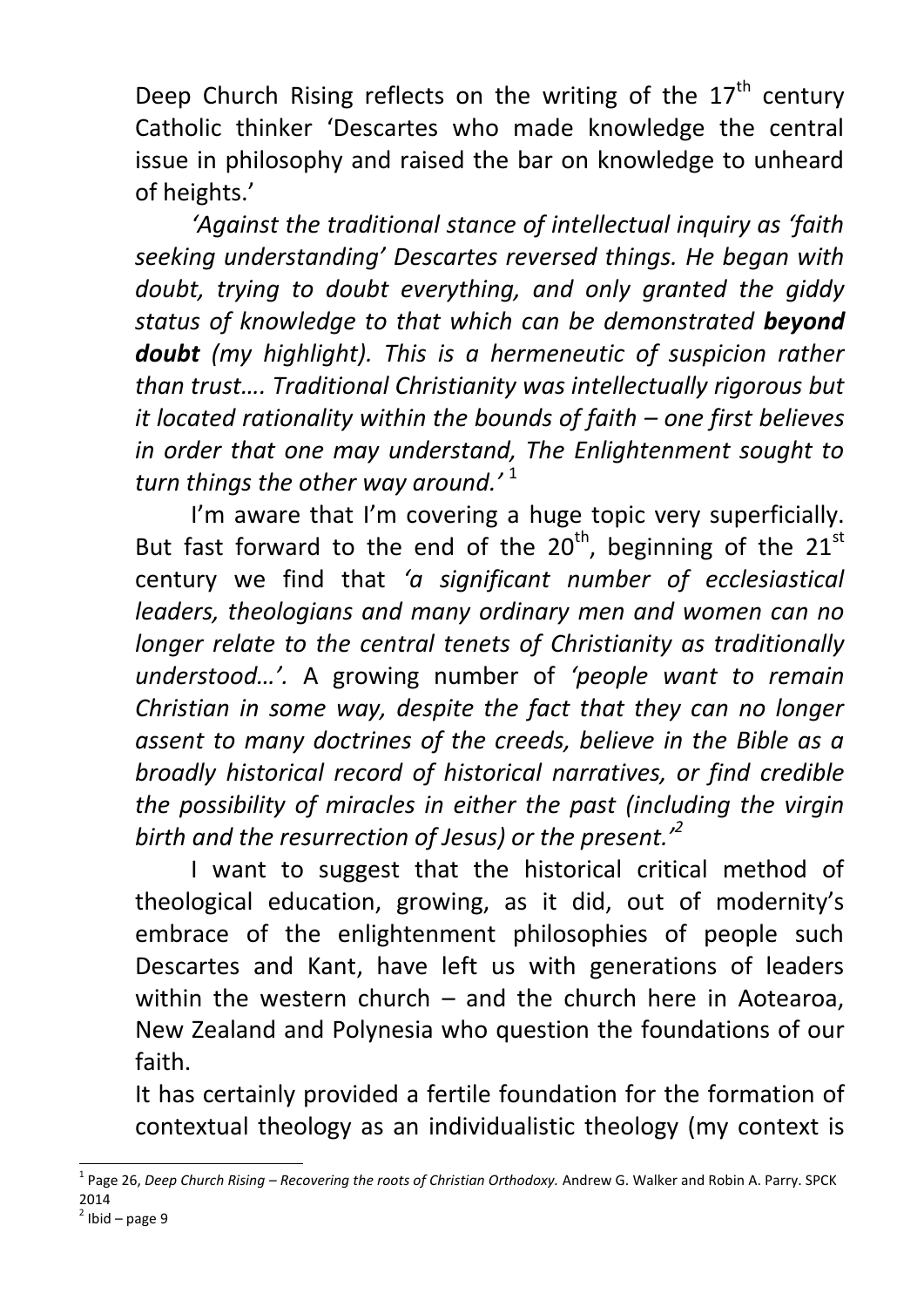the ultimate truth) which sits very comfortably alongside, and feeds into today's pluralistic ideology.

So what impact will these theological and doctrinal challenges have upon us as a church over these next ten years how will they shape us as a Church?

As a Diocese that strongly affirms orthodox doctrine and has a deep evangelical respect for the authority of scripture, we may find ourselves marching out of step with the rest of the Church in Aotearoa, New Zealand and Polynesia, with many continuing to ask why we bother. It has certainly made it almost impossible to find a way through the major issues dividing us as a Church because we don't have any common foundation upon which to begin our dialogue. I certainly wonder whether, within 30 years, the biblical church might become an underground church because its values and views conflict so strongly with the emerging culture.

Leaving that aside, I think that there are two areas of consideration, where the decisions we make will affect the shape of the Church – and both have to do with our position theologically and doctrinally.

1. How much time and energy do we, as a church, want to spend defending our orthodoxy? I touched on this very superficially in the synod sermon. Let me rephrase the question because I would be surprised if this Synod didn't strongly affirm the Diocese's orthodox position theologically. The question is whether we want to spend our time and our vision and our resources *defending* that orthodoxy (because we believe that in defending orthodoxy we are defending Christ). Or whether we want to spend our time and resources *living* an orthodox faith. I don't think that they are mutually incompatible but I do think we have the tendency to stray into ghetto mentality when we find our faith in the unique and universal Christ challenged. How well can we get the balance sorted on this question? I think this will determine what our church looks like and acts like.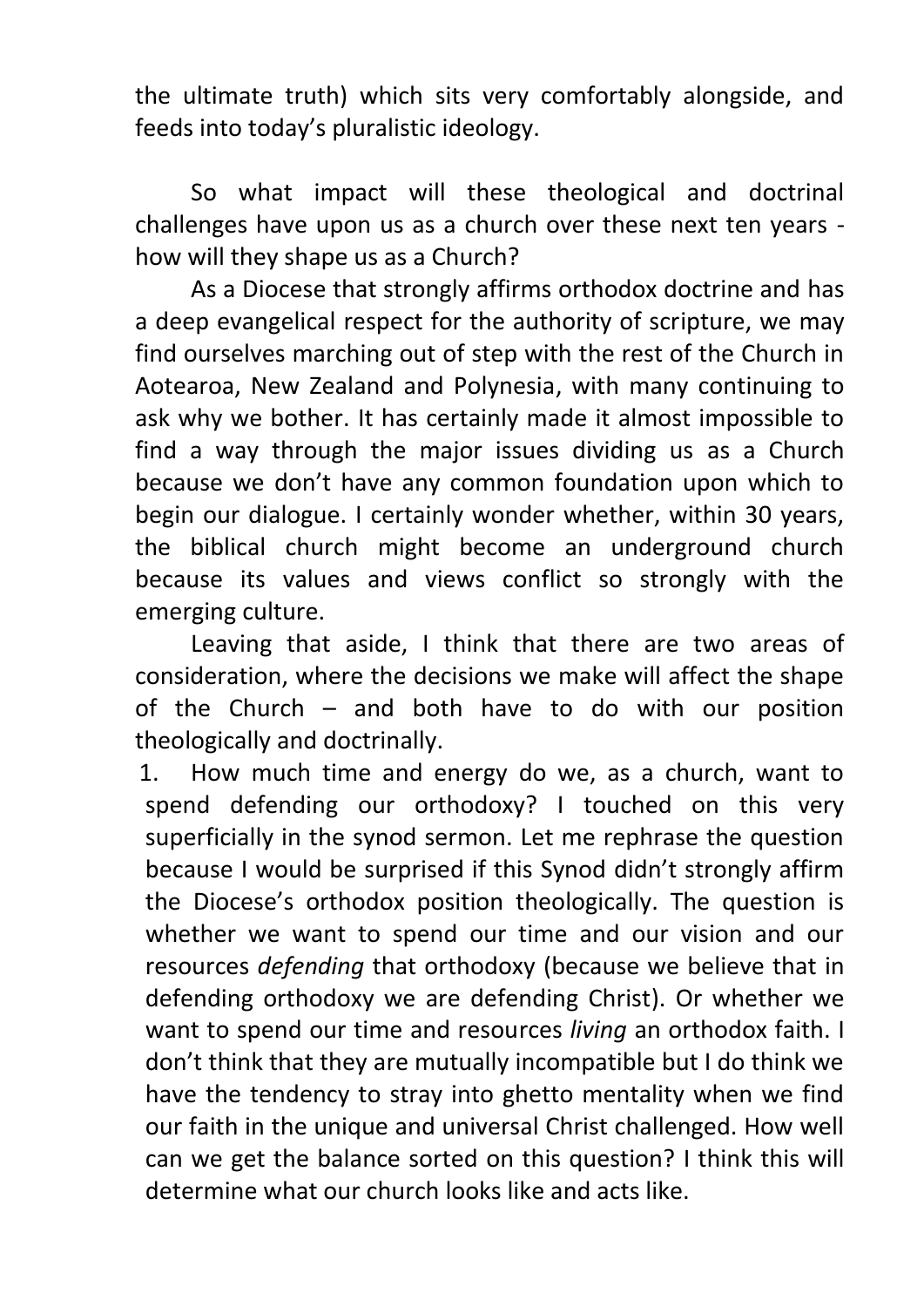2. And secondly, do we understand the importance of tradition in maintaining the doctrinal foundations of the church?

I wish I could remember where I read it – but someone once wrote that those who have a soft (or mushy) centre compensate by having a firm circumference and correspondingly those who have a firm centre are quite happy to have flexibility out on the edges.

As I recall, it was written about the church and the church's theology.

I observe this Diocese being in the second of these two categories – a firm centre having an unapologetic confidence in the gospel. With that central confidence we have extolled the virtue of flexibility and have become almost congregational in some of our local expressions of church taking this independence almost as a badge of honour. We find churches that have ditched many of the traditional trapping, written their own (very simplified) variations of the communion liturgy, rebranded their parish signs and logos.

The danger is, of course, that some of these traditions – particularly the liturgical traditions guard the traditional doctrines of the Church. When these traditions were challenged in the Reformation every person was free to interpret scripture as they saw fit. But who was to say whose interpretation was correct. The Reformation became the Reformation '*ad nauseam'* and the Church in the West with almost daily schisms is the consequence. There is no unity.

I wonder whether the reclaiming of tradition is an essential component of our Christian faith and of our vision and any attempts to contextualise the faith in the modern West must resist the temptation to make it relevant by jettisoning the claims of the tradition.

But I'm ahead of myself here….

Let me move to the social challenges.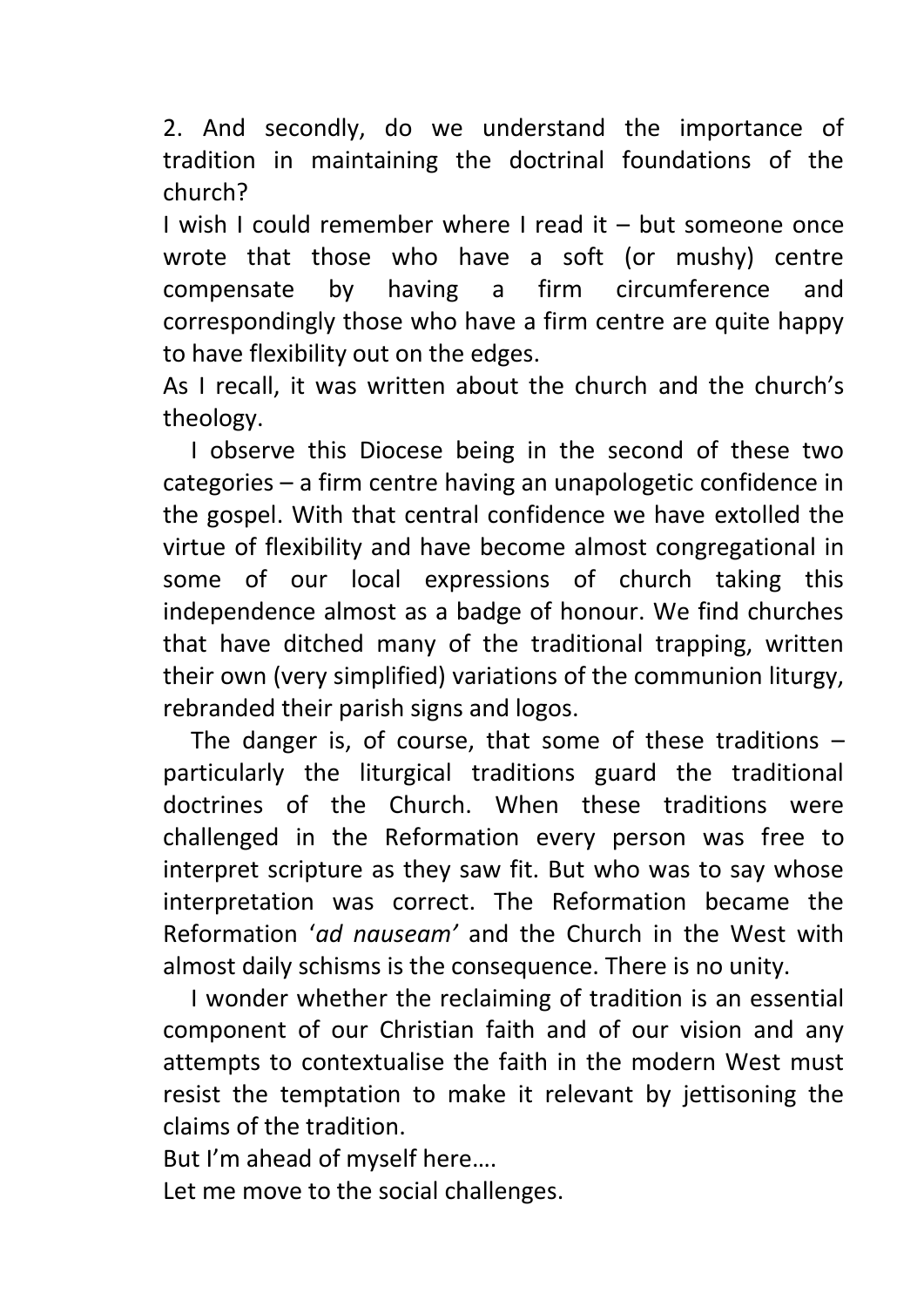## **3. Social**

The events of last week around the Dean's strong stance regarding the performance of 'the Armed Man' in the Cathedral highlights how much our Society has changed.

The new atheistic spirituality that seems to be embodied in the media embraces 'tolerance' as the supreme virtue, piggybacked, as it is, on the rights and freedom of the individual.

I'd like to briefly list a few of the very many societal shifts or developments that have had and will continue to have, a direct influence upon the church.

The pluralistic society created by urbanisation and the world-wide influx of new nationalities has created an even greater call for tolerance as new nationalities bring new expressions of faith.

# **Urbanisation**

*'The Church of the Middle Ages baptised and confirmed children, married young adults and buried the dead. Its calendar of services followed the seasons and celebrated and legitimised local life. In turn it drew the local community into its activities. Only 100 years ago the whole of the local village would still gather to celebrate the end of the harvest by bringing tokens of their produce into church. The church provided a religious interpretation of an event of vital significance to the entire community. But when the total, all-embracing community of like-minded people gave way to the dormitory town or suburb, there was little held in common to celebrate.'<sup>3</sup>*

This might have been written in the UK but the depopulation of rural New Zealand over the past 50 years continues unabated. Drive around the Diocese and you will still see churches sitting in the middle of nowhere – there was once a thriving community around it but they people have gone, the farms have been amalgamated and the church is a nostalgic reminder of what once

<sup>-</sup>3 Adapted from *God is Dead –* Bruce (2002) – page 13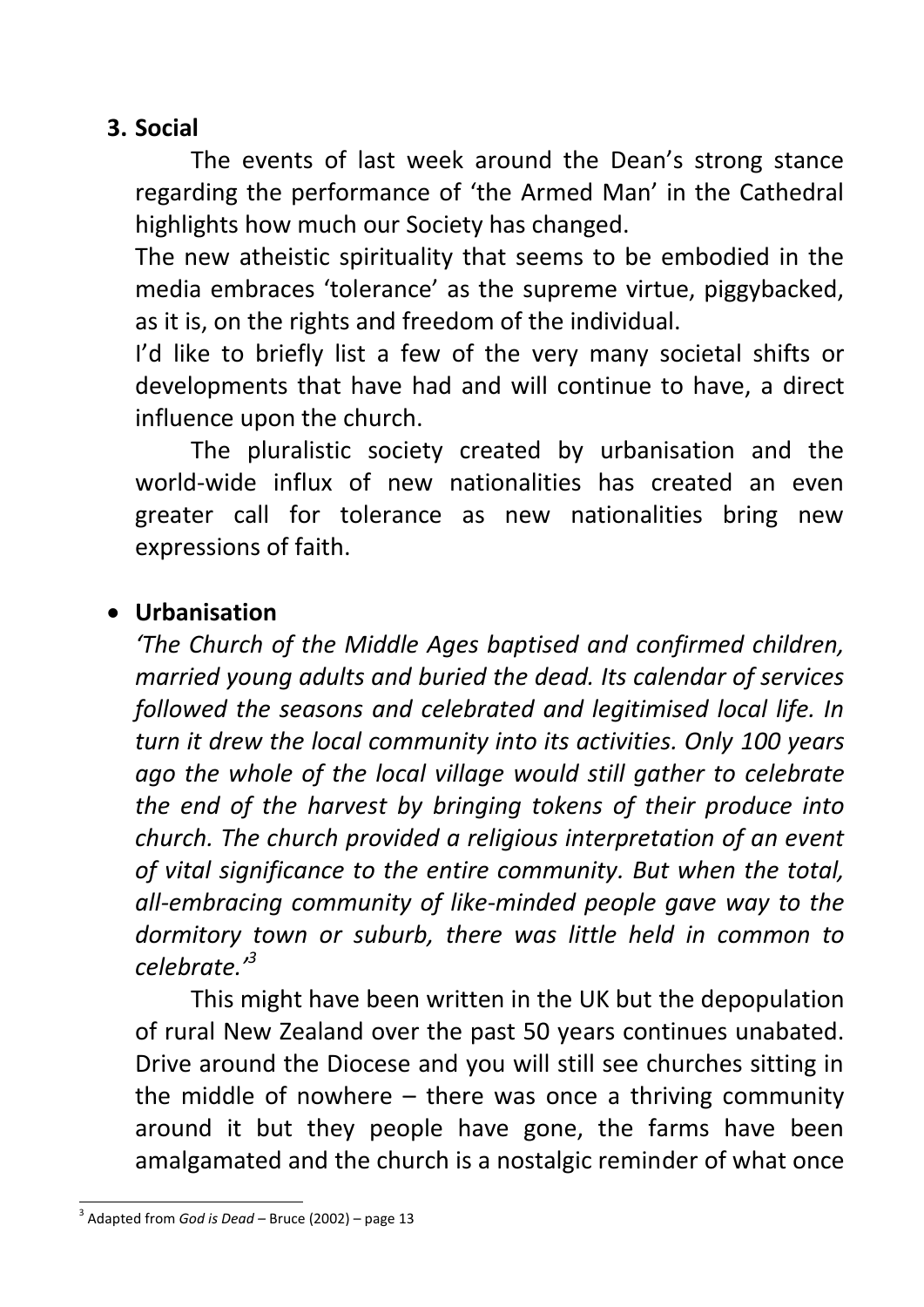was and a spiritual link for many people back to grand-parents and great, grandparents who were married there and buried there. People have left but the church is expected to maintain their memories. Is this what we are called to do?

How do we best maintain and sustain faithful communities in the scattered rural areas of our Diocese? Over the past months many farmers have taken their own lives – the financial burden carried by so many has become just too great for some. Is there a better way of being the body of Christ in our rural settings than simply maintaining old buildings and occasional services?

### **The rise of consumerism**

Although the roots of consumerism are found in the technological developments of the Industrial Revolution the rise of consumerism must really be chartered from the end of the Second World War – an age built on the selling of lifestyle dreams with goods that were designed to become obsolete and to be replaced by a never-ending flow of new products. *'Desires became needs in the advertiser's crucible, a route to the happiness and fulfilment that we all deserve – because we're worth it.'*

The consumer mind-set has come to dominate the way we approach many aspects of life – the consumer rules. Consumer loyalty is almost a thing of the past  $-$  we feel no obligation to continue a relationship unless we continue to benefit from it.

Everything, therefore is a matter of personal inclination: *'I go to church (or another organisation) because I want to, maybe for a short period or maybe for longer, to fulfil a particular rather than a general need in my life and where I will continue my attachment so long as it provides what I want, but I have no obligation either to attend in the first place or continue if I don't want to.'* This puts churches in the position of having to compete for customers and to keep them happy, or lose them.

There are some large churches that have contextualised Jesus' promise of 'life in all its fullness' into a very nice package that goes right along with the values marketed by the consumer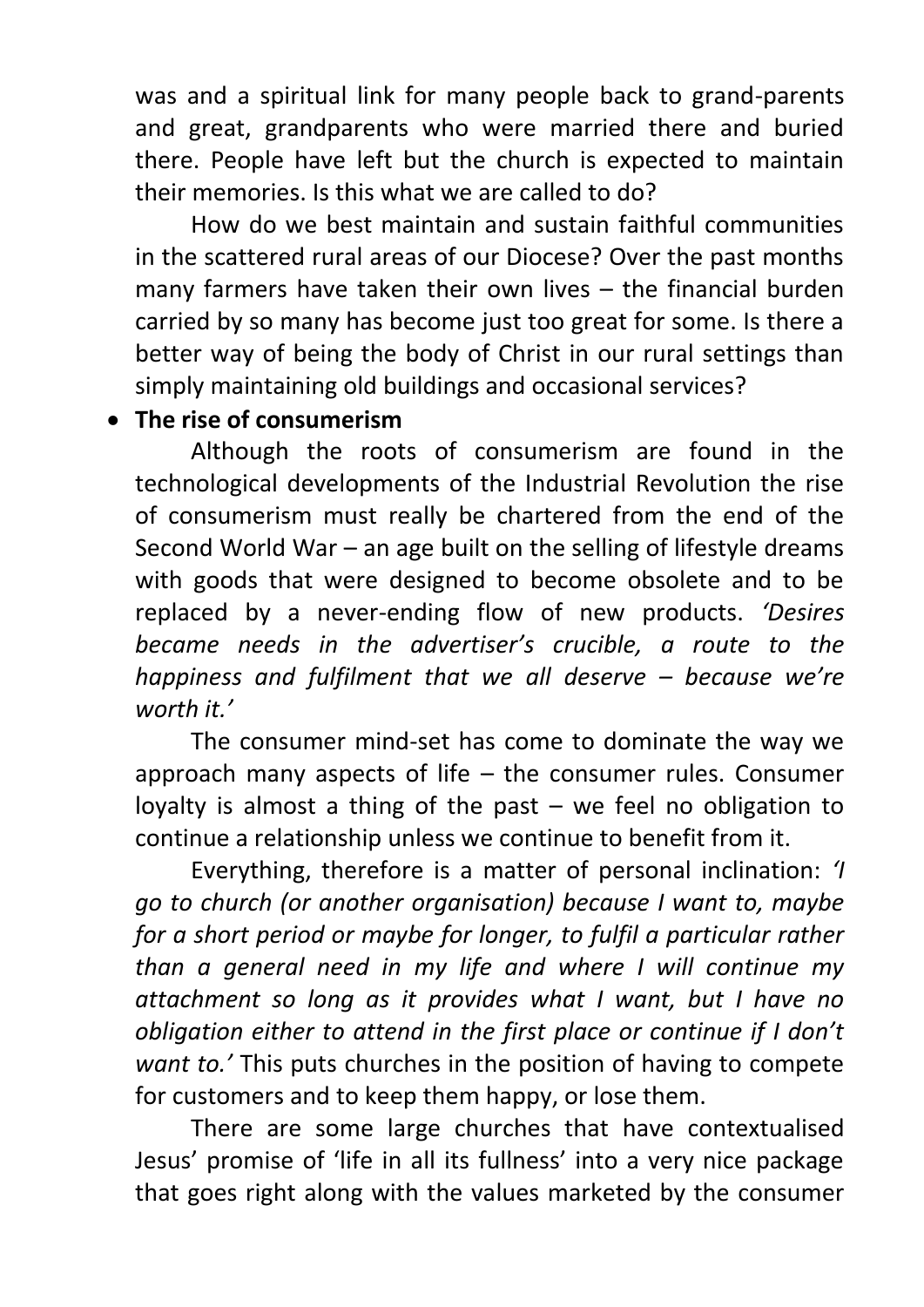culture. Research has shown that the percentage of people being converted to Christianity in these churches is exactly the same as those coming to conversion in traditional churches. Their growth is transfer growth. It's simply a reshuffling of the cards and Christianity continues to decline across the board.

## **The Privatisation of Religion**

The place of religion in the public sphere has varied throughout the West. But even here in New Zealand there are increasingly vocal ideological secularists who are pushing to enforce the complete expulsion of religion from the public realm just listen to the forum on the national program at around 4.00 in the afternoon.

Which surprises me that the 'Blessing of the Fleet' still gets so much national coverage – it even had a 10 minute clip on national radio the following morning.

I wonder whether, after the debate over 'the Armed Man,' we will still have the freedom to make this event unashamedly Christian.

Christendom no longer exists (If it ever actually has). We cannot expect that our voice should be heard nor assume that it will be listened to. Any right to be represented in the public square, must be earned. I was strongly challenged in this regard back in 2012 when I was invited to preach the sermon at the Anzac service in Westminster Abbey. It was a couple of weeks after Easter so my first draft made references to Jesus who has been described in the Bible as the 'Prince of Peace' and who gave his life so that the world might know true peace. This was politely edited out of the draft.

# **The centrality (and the rights) of the individual**

This has become more and more fundamental in the consumerist world of the modern West. The individual is at the centre. But there have been changes here too. With the growth of the consumer society there has been a growing shift toward the individual reconceived as the 'hedonistic' individual – she (or he) who has the right to maximise his or her own pleasures.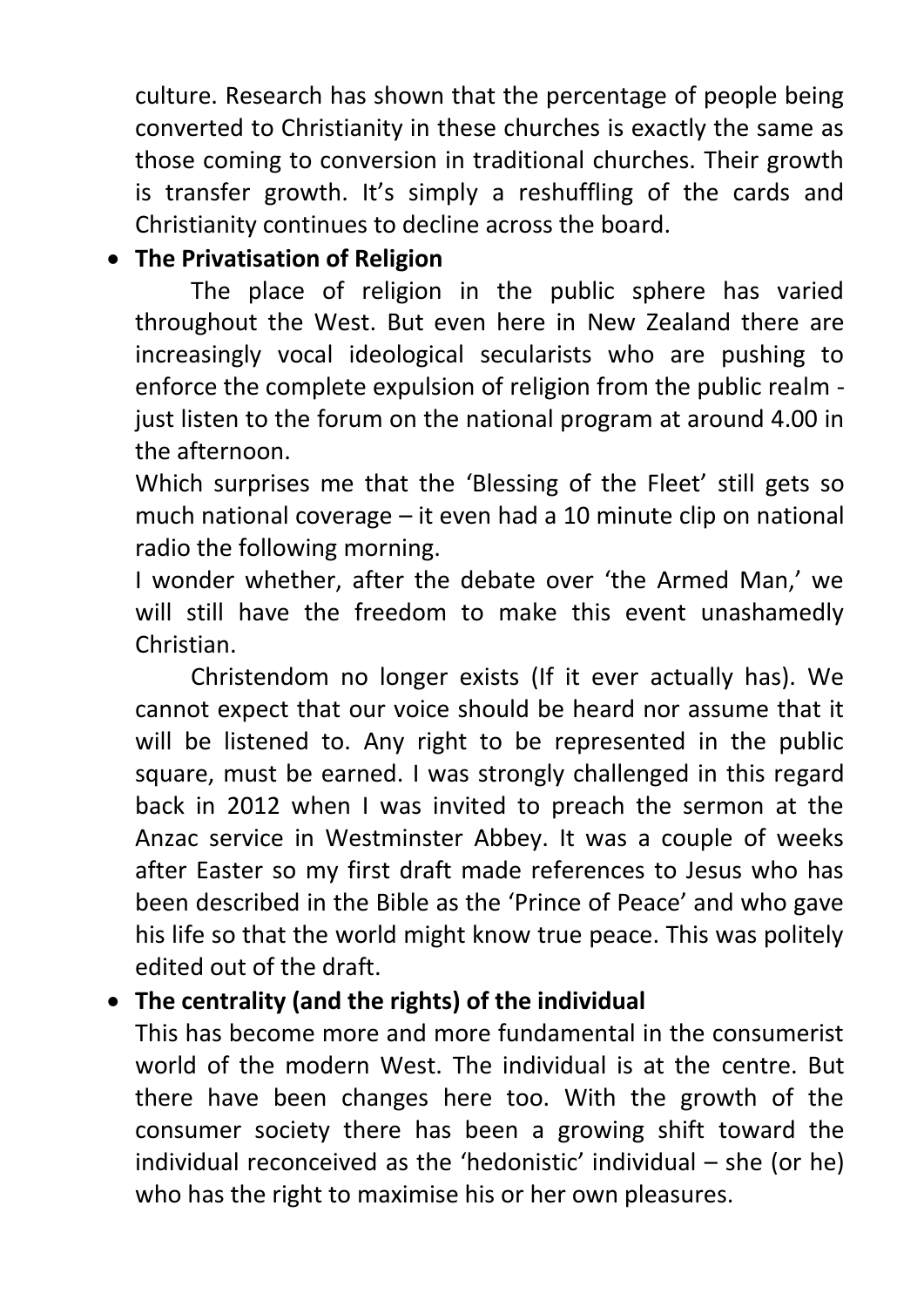Yet *'with the increasing mobility of the population and the consequent impermanence of local communities individuals find themselves more and more alone. The phenomenal growth of online communities and social networks serve as a superficial substitute for community… but it has led to a generation that longs for deep community….'<sup>4</sup>*

Did you hear what the Spirit was saying through the young adults last year with regard to this? How committed are we to discovering and developing this deep community?

Christendom has gone forever and there is no point in wishing it would come back.

The society that created this model no longer exists and will not do so again.

A couple of years ago Randall Prior told the Presbyterian General Assembly the *'the form of the church which evolved in the era of Christendom and which served us well in that period is no longer sustainable. It is dying. It will die.*'

What is the structure that we must create to express our Christian faith most effectively in community within the world? The answer to this must be entrusted to the emerging generation and we must simply be their mentors – something we don't do very well and certainly don't do strategically.

However as I move into my picture of the Church in ten years' time can I just reflect on another cultural shift that is happening as we move into what is being called 'post-modernity.' The emerging generation seems to be rejecting the rationalistic mind-set that came out of the enlightenment and shaped modernity. In its place there is openness to truth beyond the scope of science and acceptance of the sacred; there is a general search for the transcendent; and there is an understanding of the mystery of faith and a respect for the ministry and teaching of Jesus but a rejection of anything institutional.

<sup>-</sup> $<sup>4</sup>$  Ibid – page 40</sup>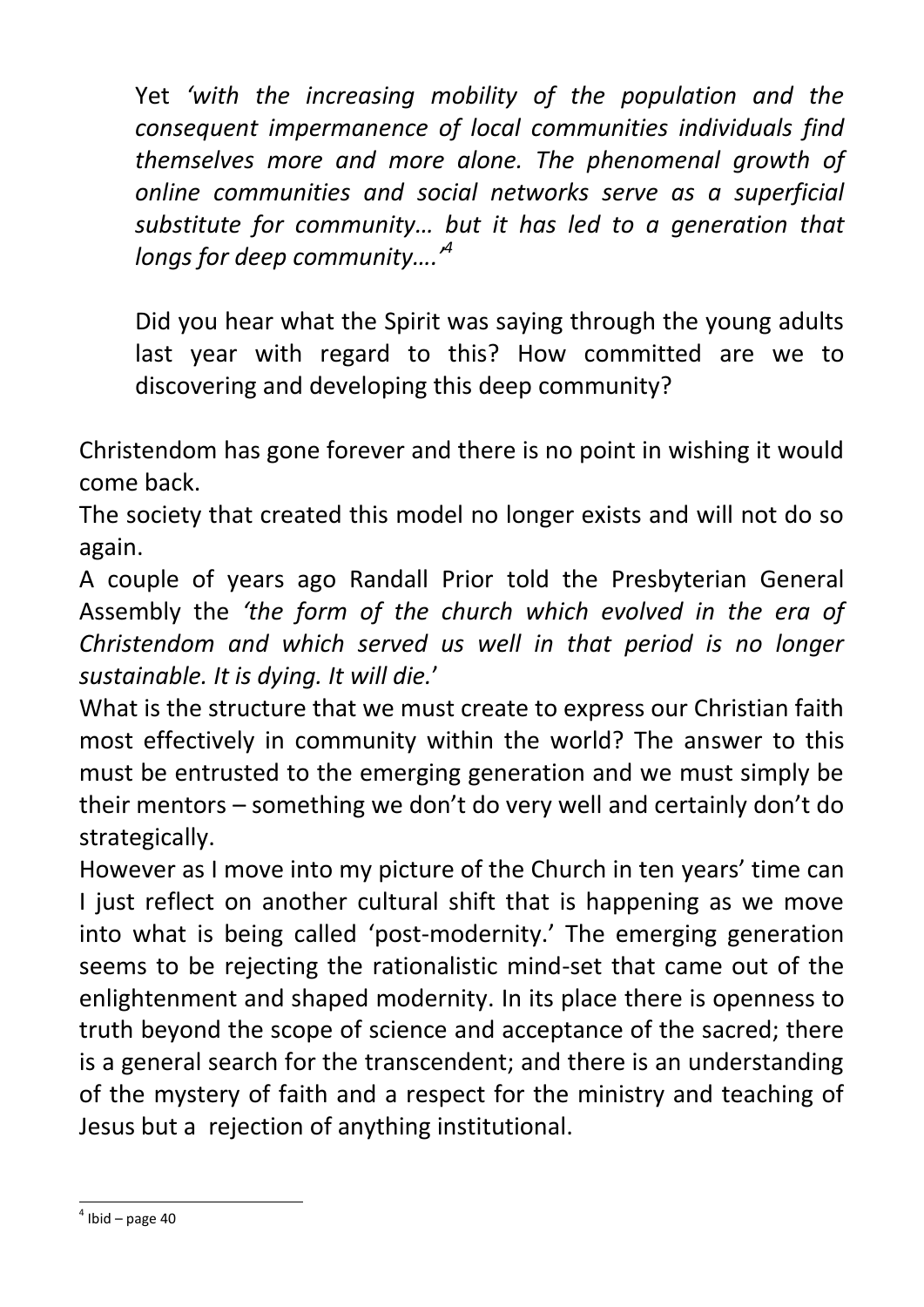But this emerging generation doesn't want to hear it (in isolation)  $$ they want to experience it and see it.

The challenge is to create a fresh improvisation of the faith that is both deeply rooted in Scripture and tradition but also alive to the worlds we inhabit

**Part Two: A vision:** A picture of the Anglican church in the Diocese of Nelson in ten years' time.

I'm not sure this is exactly the question that they asked me. I think they asked me to tell them what the church would look like in ten years' time and that is dependent upon decisions that I can't predict.

I can share a picture that I would have of the Church that would guide me as Bishop.

I hope that you've noted that this is a picture of the 'Anglican' church because I think there is distinctiveness in being Anglican that will be extremely important in the years ahead. I'm not talking about the 'trappings' of Anglicanism, although some of these might prove, in some settings, to be incredibly valuable.

I'm talking about the core principles or doctrines of Christianity that are shaped within Anglicanism which is both a *biblical* church and a *sacramental* one. I am increasingly convinced that this balance is critical to the future of this church. It is not our constitution that makes us Anglican but the doctrinal formularies that have shaped that constitution and which have biblical and sacramental foundations. I believe that the Anglican Church  $-$  as a movement (rather than an institution) has a vibrant and very exciting future but it may be that we need to rebrand the church at the local level because of the connotations back to Anglicanism as an institution (which it very definitely is) while remaining faithful to the undergirding principles. This is something that the Parish of Tahunanui is seeking to do right at the moment as they seek to identify more clearly with their local community.

To try and answer the question put to me by those younger clergy I am going to simply share a few bullet points – I won't tease them out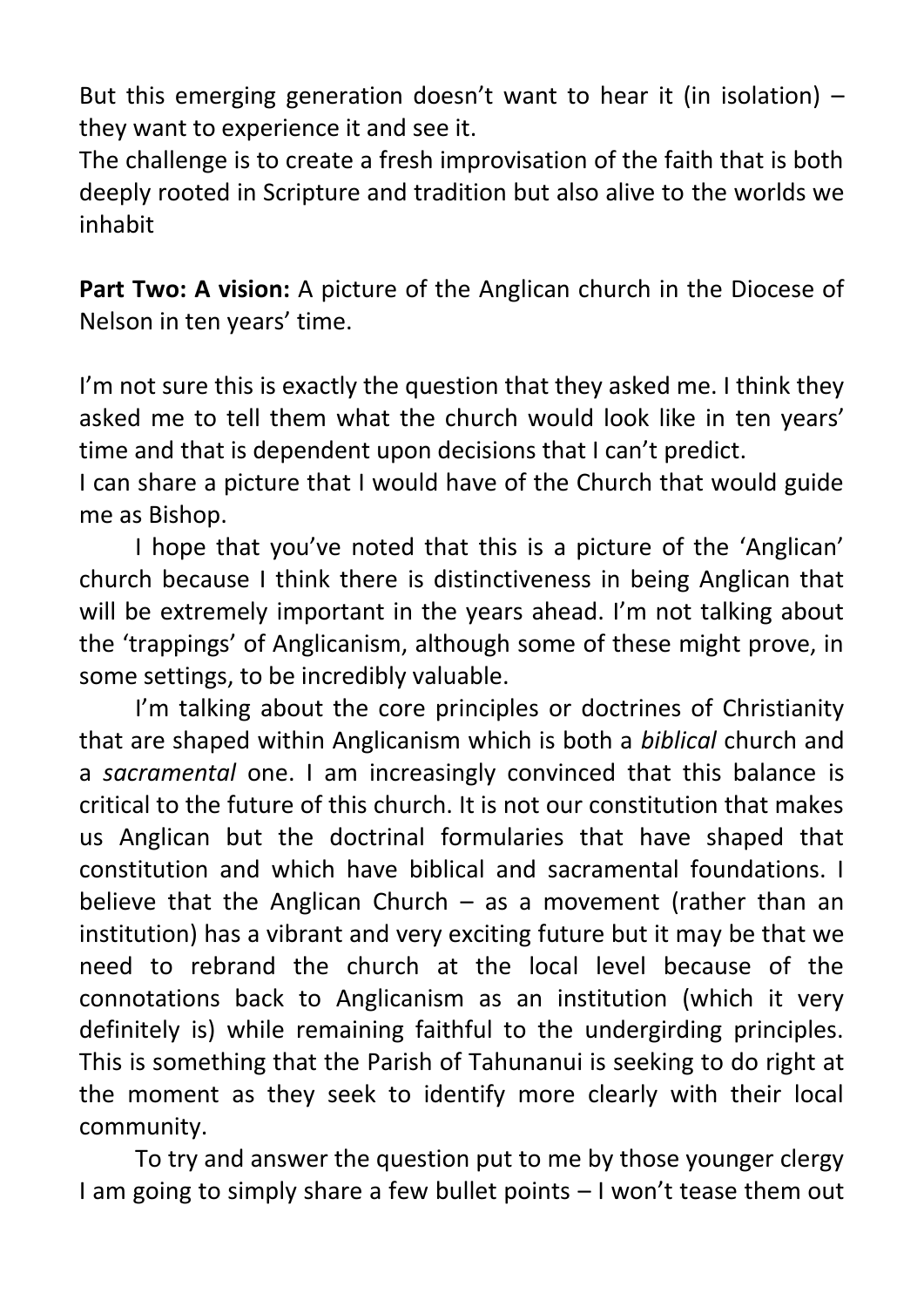in any depth. But the first few are more general – a picture of what the church must look like if it is to realise its calling. The last few bullet points are some rather more specific dreams that I'd love to see happen.

- The church will continue its faithfulness to its orthodox doctrines of the church but will have a greater understanding of how these give life to their mission.
- The church will have made discipleship the priority. This was Jesus' challenge to his disciples directly before his ascension – 'go out into all the world and make disciples'. In ten years this must be central to the life of the church but it is not something we can wait ten years to do. We must be strategic in our discipleship now.

But let me just make it very clear; discipleship is not an eight part program that we can sit and do together. It is a lifestyle lived out in deep community.

 Very closely linked to this is the church in ten years' time that has moved from maintenance to mission. A missional church is passionate about making disciples. A church of maintenance is focussed on caring for, and meeting the needs of its members. In ten years' time, caring will still happen because it is a consequence of authentic discipleship.

It has never worked the other way around.

• In ten years' time the parochial model inherited from the UK will be dead in the water. It belongs to a world that no longer exists – and never will again.

We have to begin now developing something new. And I think that means transforming the parochial structure into a network of indigenous local churches that are passionate about being the body of Christ within the community where they find themselves; churches that will find creative ways of expressing that faith within the gathered fellowship, while holding faithfully those distinctives that make us Anglican. They will be linked together by relationship into missional districts. The role of vicar as the pastor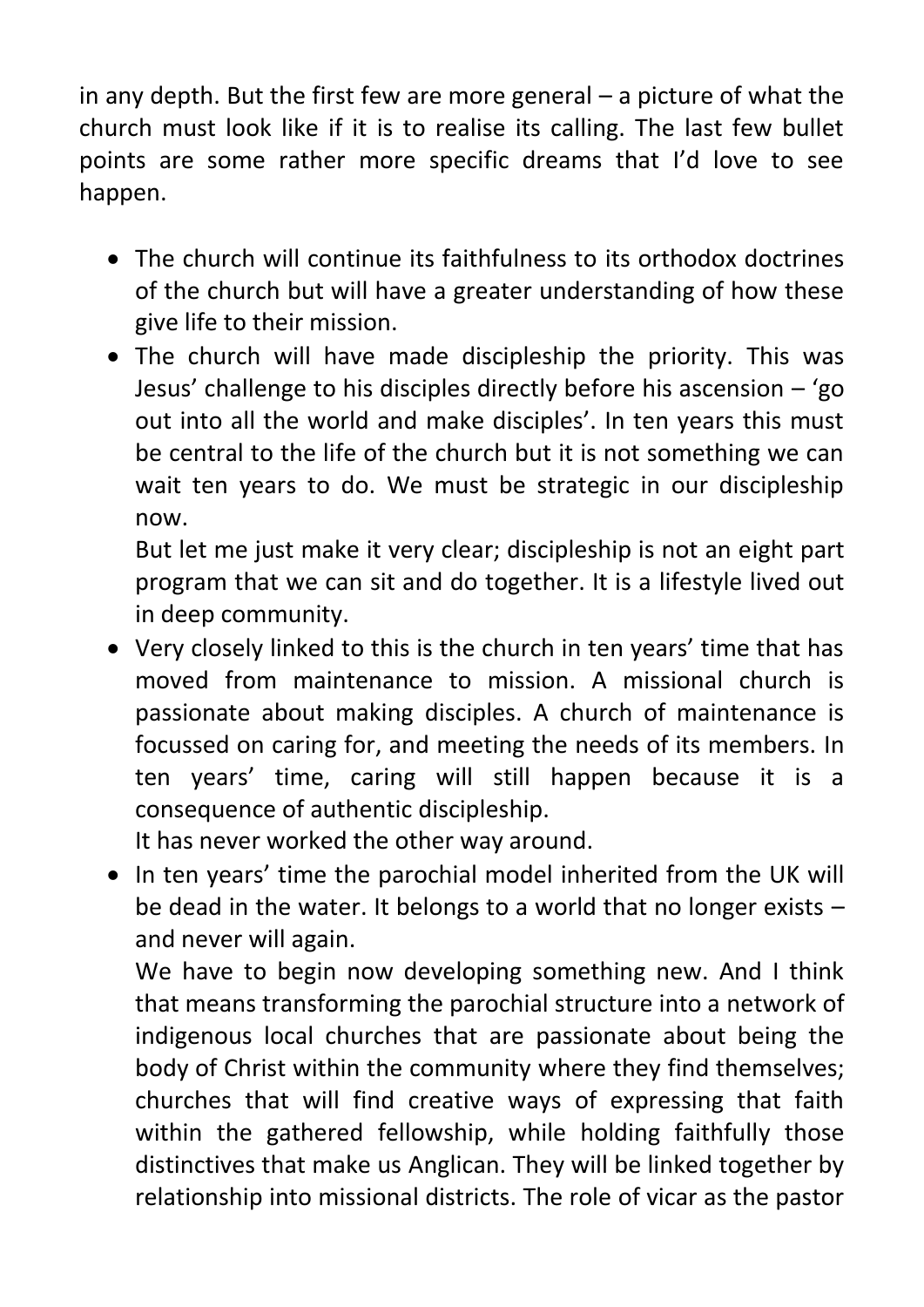will change to that of the priest as leader – but even that will be redefined (from institutional to missional).

 Within the next ten years decisions will be made with respect to existing church plant. Are they aiding or hindering our mission? In some places (such as the lovely old church we were in last evening here in Westport) the church building might be a very definite 'sacred space' within the local community – but it must never be shut during the week and open only on Sunday morning. These 'sacred places' must be open and redefined as a house of prayer 24/7. An existing church plant may, in other places, embrace more than one incarnational congregation reaching specific people groups such as families or youth - an existing church shares its facilities with a new expression of church. In other places plant may have to be sold.

This is essentially an urban vision and it may be that in more traditional rural areas the parochial model may re-form into a house church model meeting in the local church.

• In ten years' time the clergy person as the solo professional will be a distant memory.

It will give way to team ministries led by those who are obviously gifted (and equipped) to be both team leaders and team members because these teams must demonstrate 'deep community'.

More personally…..

- I think that the church will still affirm the three-fold order of Bishop's Priests and Deacons while at the same time encouraging and liberating the priesthood of all believers but I suggest that in ten years' time they might function very specifically. They will not be hierarchical ministries but people identified with specific ministry gifting.
- The Bishop will continue to be the focal point of the church's unity (nationally and locally) and will be ordained with canonical obedience to General Synod. But the Bishop may not function in day-to-day isolation from a local church. Should the 'cathedra'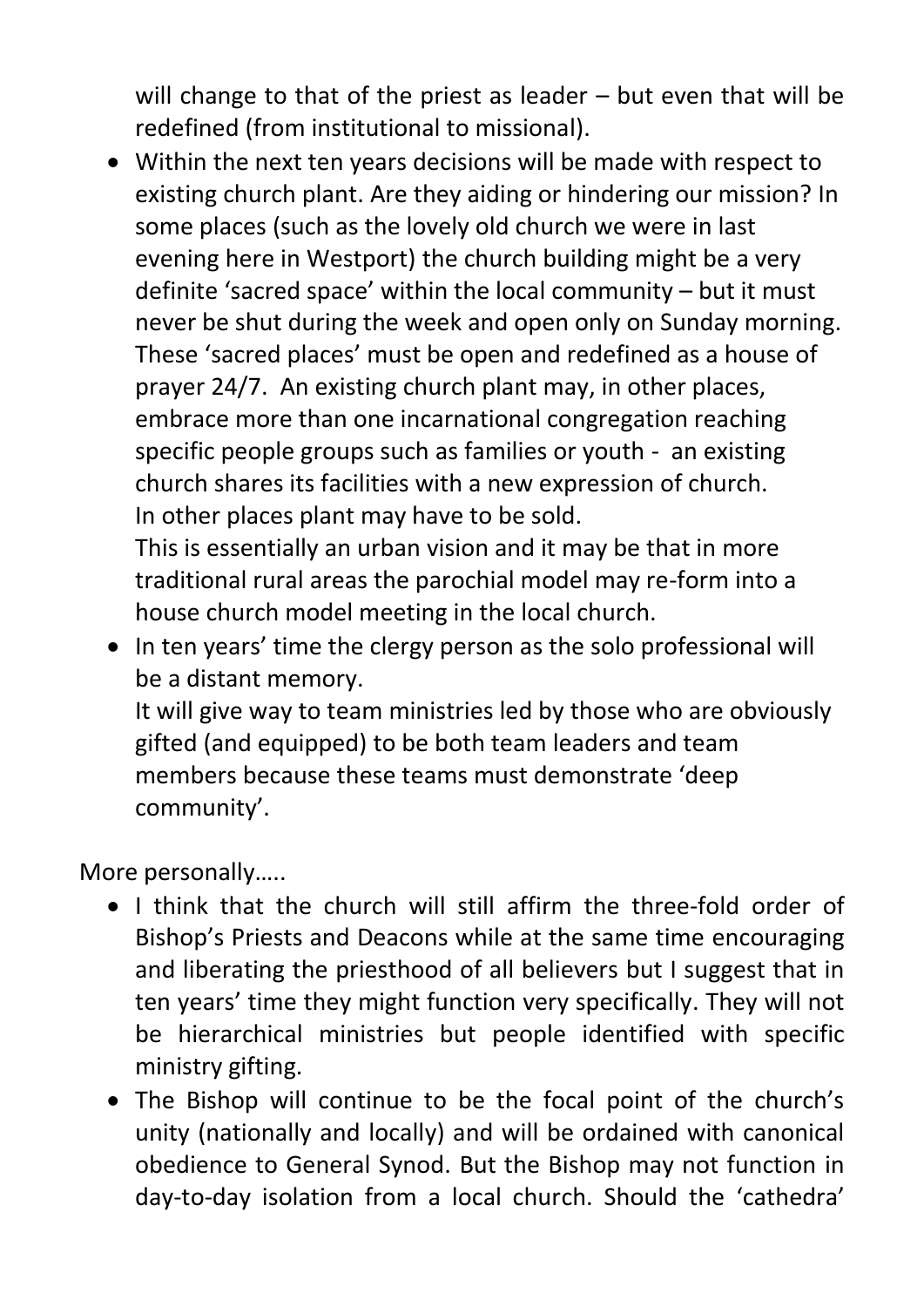have more than just symbolic significance. The Bishop's ministry team may similarly operate from the context of a local church – but have a Diocesan responsibility.

- It may be that Priests and Deacons are liberated to serve the local Church in canonical obedience to the Bishop rather than General Synod: Priests will build the Eucharistic community – creating unity between two or three local churches and Fresh Expressions of Church. They will be ordained as leaders, men and women who have the ability to build teams and share vision. And the Diaconate (Deacons) will not simply be a stepping stone to the 'real' priestly ministry but will be people set apart to lead the church in its servant ministries. They may be in a missional diaconate, planting and building new communities of faith or in a pastoral ministry leading or assisting within a local church. They will be trained theologically and equipped missionally.
- Team ministries will develop that may transcend traditional parish boundaries and local churches will work in relationship, sharing their resources, while still retaining their identity.
- I would love to see churches reclaim (or retrieve) the ancient daily rhythms of prayer and give them fresh expression. I think this is going to become a sanctuary for a new generation seeking a deeper experience of worship.
- This next one has been on my heart for ages that one particular church in the centre of the Diocese will have developed a gathering of young people who live in community based on the daily rhythms of prayer and who maintain the church as a local church but also as a place of retreat for those in ministry who need to experience a time of quietness and refreshing – within a wider team ministry.

#### *In repentance and rest is our salvation In quietness and trust is our hope.* (Isaiah 30:15)

• Bishopdale Theological College will continue to emerge as the most important resource to the Diocese modelling discipleship as it equips a new generation of leaders – the Dean of the College